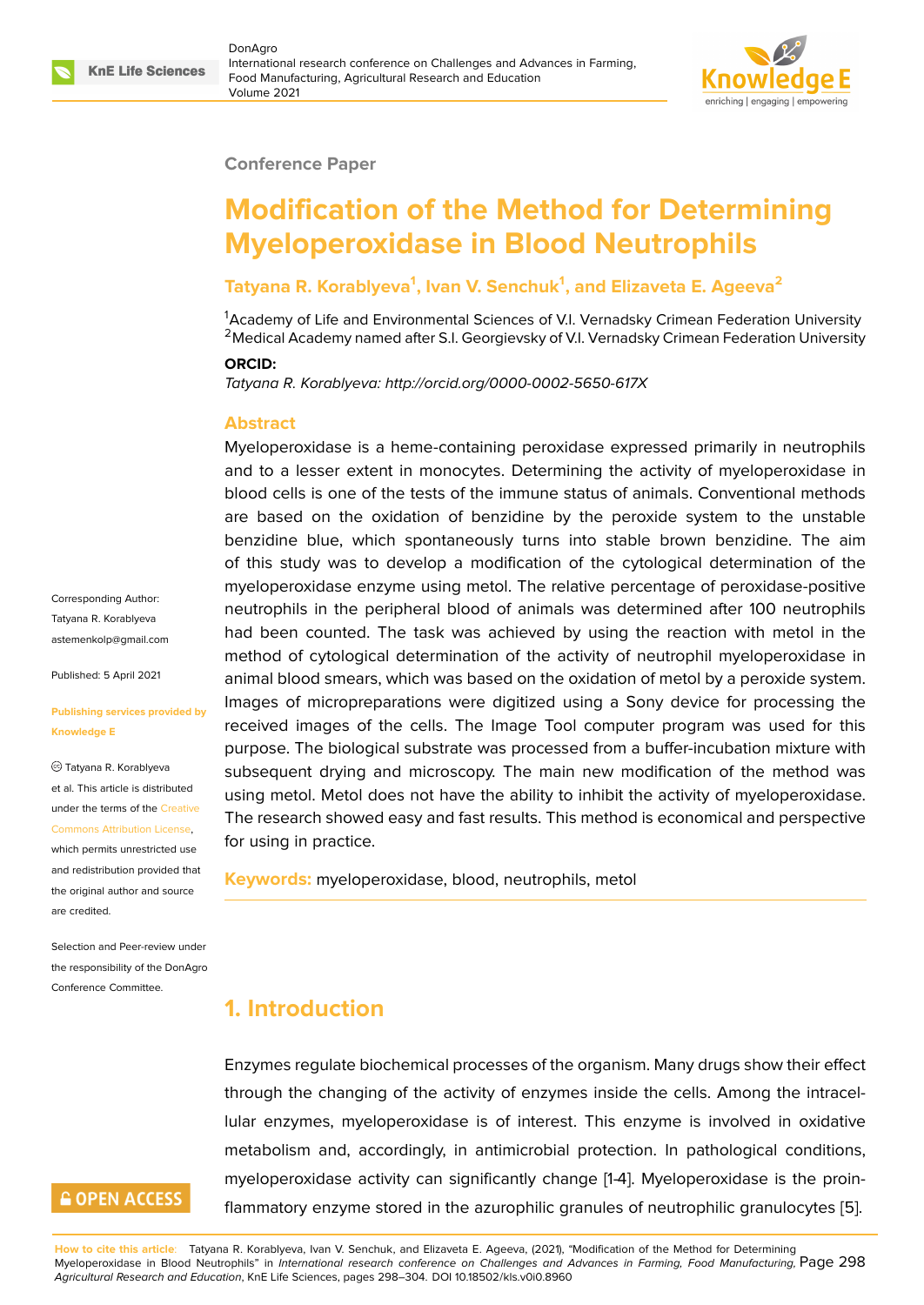The myeloperoxidase system is formed together with hydrogen peroxide and a halide cofactor. It forms the most effective microbicidal and cytotoxic mechanism of leukocytes [5].

The enzyme plays a fundamental role in the production of oxidizing agents by neutrophils. This heme enzyme uses hydrogen peroxide and chloride for catalysis and [pr](#page-5-0)oduction of hypochlorous acid, which is the main strong oxidizing agent generated by neutrophils [6].

In the presence of hydrogen peroxide, myeloperoxidase oxidizes the chlorine anion to hypochlorite[, w](#page-5-1)hich has a strong antibacterial effect due to induced oxidative stress [7, 8].

Myeloperoxidase plays a critical role in the destruction of Klebsiella pneumoniae, [Cr](#page-6-0)yptococcus neoformans [9, 10].

[Th](#page-6-1)e evaluation of mieloperoxidase activity is the crucial for determining the level of inflammation.

In blood cells of clinicall[y](#page-6-2) [hea](#page-6-3)lthy animals, there was a high determined myeloperoxidase activity, and in thick animals blood it was reduced. Myeloperoxidase activity is reduced in neutrophils having infectious leukocytosis and some metastatic tumors. Determining the activity of myeloperoxidase in blood cells is one of the tests of the immune status of animals [11, 12].

For studying the influence of various substances and pathological processes on the activity of intracellular enzymes, the methods of destructing cells followed by purification and concentration of the s[tu](#page-6-4)[died](#page-6-5) substances are used [13, 14].

The disadvantage of this model is the studying of the properties of the enzymes isolated from their intracellular environment. Protein conformation in the extracellular environment can change significantly, which will lead t[o a](#page-6-6) [cha](#page-6-7)nge of the kinetic parameters of the enzyme.

This does not allow correctly assess the changes of the enzyme activity. The cytological studies that doesn't provide for cell destruction, determining of myeloperoxidase is most often carried out using a benzidine test. Conventional methods are based on the oxidation of benzidine by the peroxide system to an unstable benzidine blue, which spontaneously turns into a stable benzidine brown [15]. One of the most common cytological methods for the determination of myeloperoxidase is the Graham method (1966). According to this method the enzyme activity is detected using alcohol solution saturated with benzidine.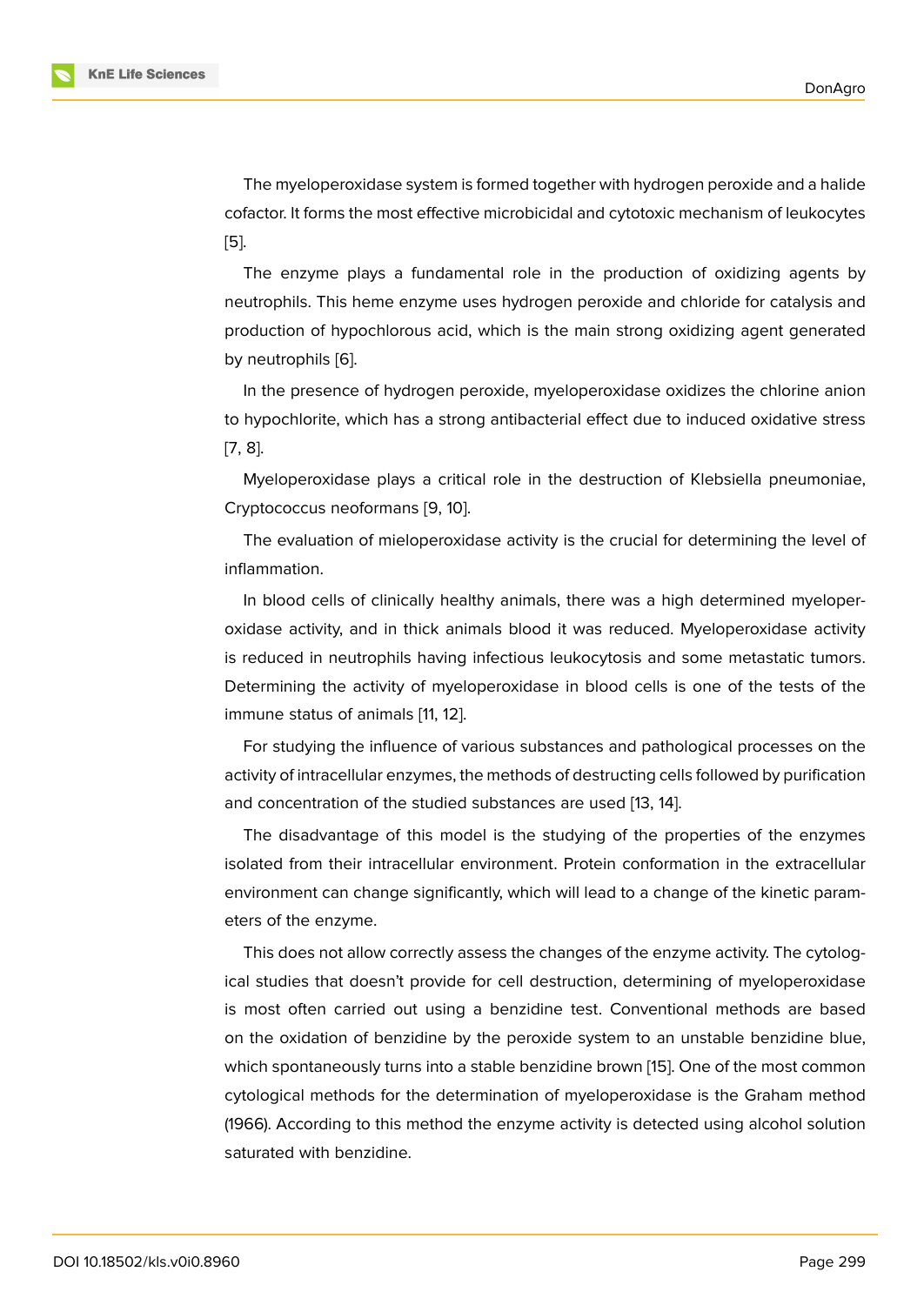The aim of the study was to develop a modification of the cytological determination of the myeloperoxidase enzyme using metol.

### **2. Methods and Equipment**

Neutrophils of stabilized blood of 10-day old calves were investigated. Identification of peroxidase was carried out according to the Graham-Knoll method [15] and our modified technique. In modern methods of cytological detection of myeloperoxidase in blood cells, an alcohol solution saturated with benzidine is used. The intensity of staining in myeloperoxidase stained smears of peripheral blood was clas[sifi](#page-6-8)ed exploring 100 consistent neutrophils. Using the Graham-Knoll method (1966), the enzyme activity was detected in an alcohol solution saturated with benzidine with various concentrations of hydrogen peroxide for 5 minutes at a temperature of 37 degrees Celsius. Smears were washed in running water and air dried in the dark. Dry smears were studied under the microscope during immersion. Images of micropreparations were digitized using a Sony analog camcorder and image capture systems. For processing the received images of the cells, the Image tool computer program was used.

#### **3. Results**

One of the disadvantages of the above methods for detecting myeloperoxidase activity is the using of benzidine, which has a carcinogenic effect.

The assigned task is achieved by using the reaction with metol in the method of cytological determination of the activity of neutrophil myeloperoxidase in animal blood smears, which is based on the oxidation of metol by a peroxide system.

To solve this problem, we prepared the biological substrate, processing it with a buffer-incubation mixture, incubated the biological substrate with subsequent drying and microscopy.

For preparing the buffer-incubation mixture, 4-methyl para-aminophenol sulfate (the commercial name is methol) was used – a non-deficient substance that is used in combination with hydroquinone for the photo and film development. An alcohol solution saturated with benzidine is cheaper than benzidine, and most importantly, it is harmless to the researcher's body.

To obtain a buffer-incubation mixture, 0.1 M Tris-HCl buffer (pH 7.2-7.5) was prepared. On the day of the study, 10 mg of methol was dissolved in 10 ml of distilled water, 13.5-14 ml of 0.1 M was added to the resulting solution of Tris-HCl buffer and 2-3 drops of a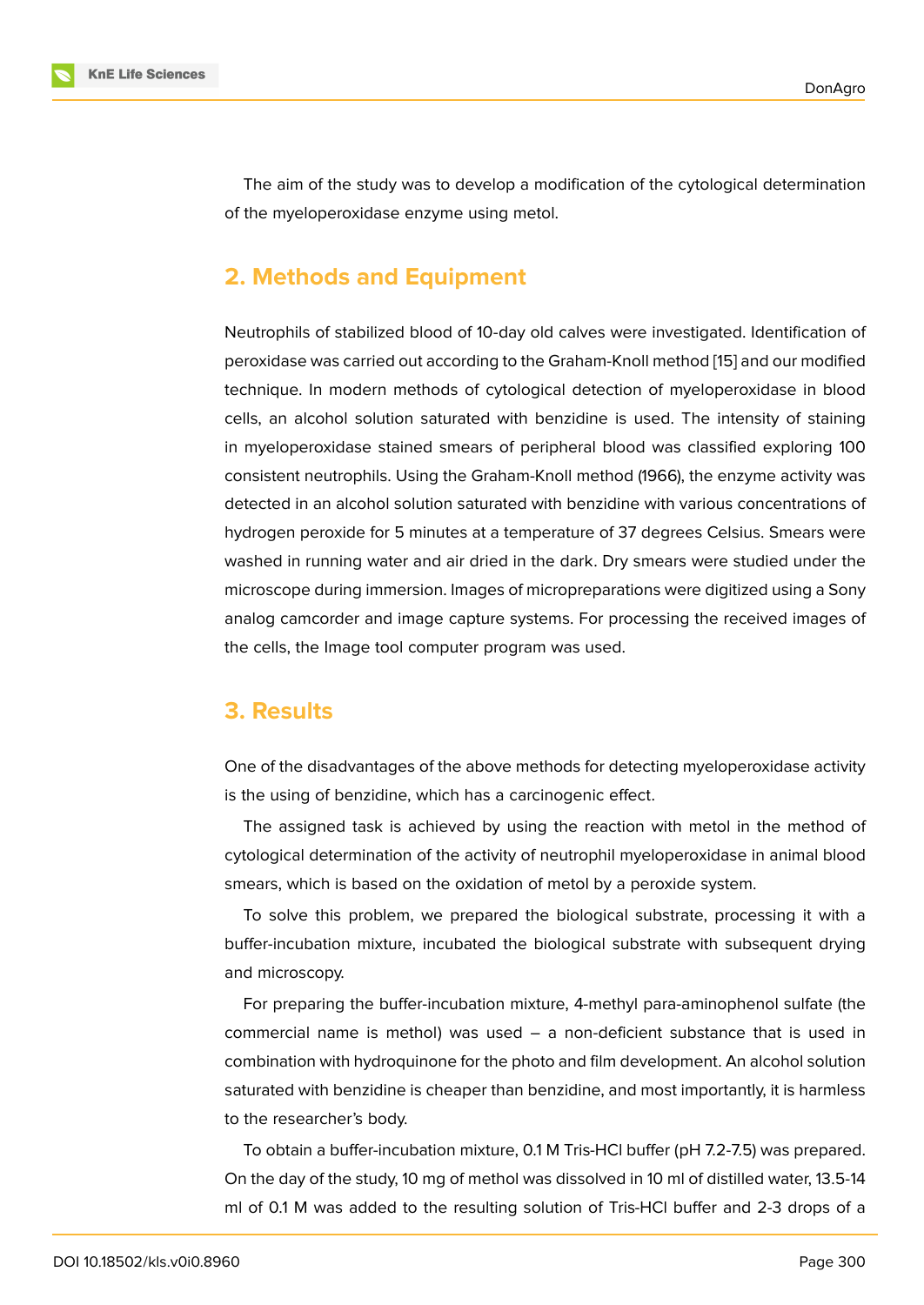1% hydrogen peroxide solution, and incubated blood smears in the dark for 5 minutes. After the incubation of blood smears, they were washed with distilled water, dried and additionally colored with a 0.5% aqueous solution of safranin or neutral red, which makes it possible to determine blood neutrophils by the shape of the nuclei. The stained blood smears were washed with distilled water, dried and microscopic using an immersion lens of a light microscope. The relative percentage of peroxidase-positive neutrophils in the peripheral blood of animals was determined after counting 100 neutrophils. The activity of the studied enzyme was judged by the number of granules specifically colored in brown in the cytoplasm of peroxidase-positive neutrophils of animal blood.

To compare the results and comparison with the known method of the detection of myeloperoxidase using a benzidine reagent, blood smear microscopy was performed using an immersion system at a magnification of (90×10). The activity of the determined enzyme was analysed by staining intensity and the number of brown granules in the neutrophil cytoplasm. For visual evaluation of cytochemical reaction, different degrees of enzyme activity were taken into account.

0 degree – only the nucleus of neutrophils is stained, the cytoplasm is not stained, the contours of granules are not visible;

1st degree – the entire cytoplasm is diffusely colored into light brown or no more than 1/4 of the cytoplasm is colored;

2nd degree – well-browned granules are visible in the cytoplasm;

3rd degree – granules occupy the entire cytoplasm, but the nucleus is free of granules (Figure 1);

4th degree – granules occupy the entire cytoplasm and are layered on the nucleus.

The average cytochemical index (SCI) was derived according to the following formula, prelimi[na](#page-4-0)rily counting 100 neutrophils, where a, b, c, d, e are the number of cells, respectively 0, 1, 2, 3, and 4 degrees.

The novelty is due to the fact that the proposed method uses metol, which does not have the ability to inhibit the activity of myeloperoxidase of animal blood granulocytes and does not have a carcinogenic effect.

#### **4. Discussion**

Activated neutrophils use myeloperoxidase (MPO) to generate many potent toxic oxidizing agents.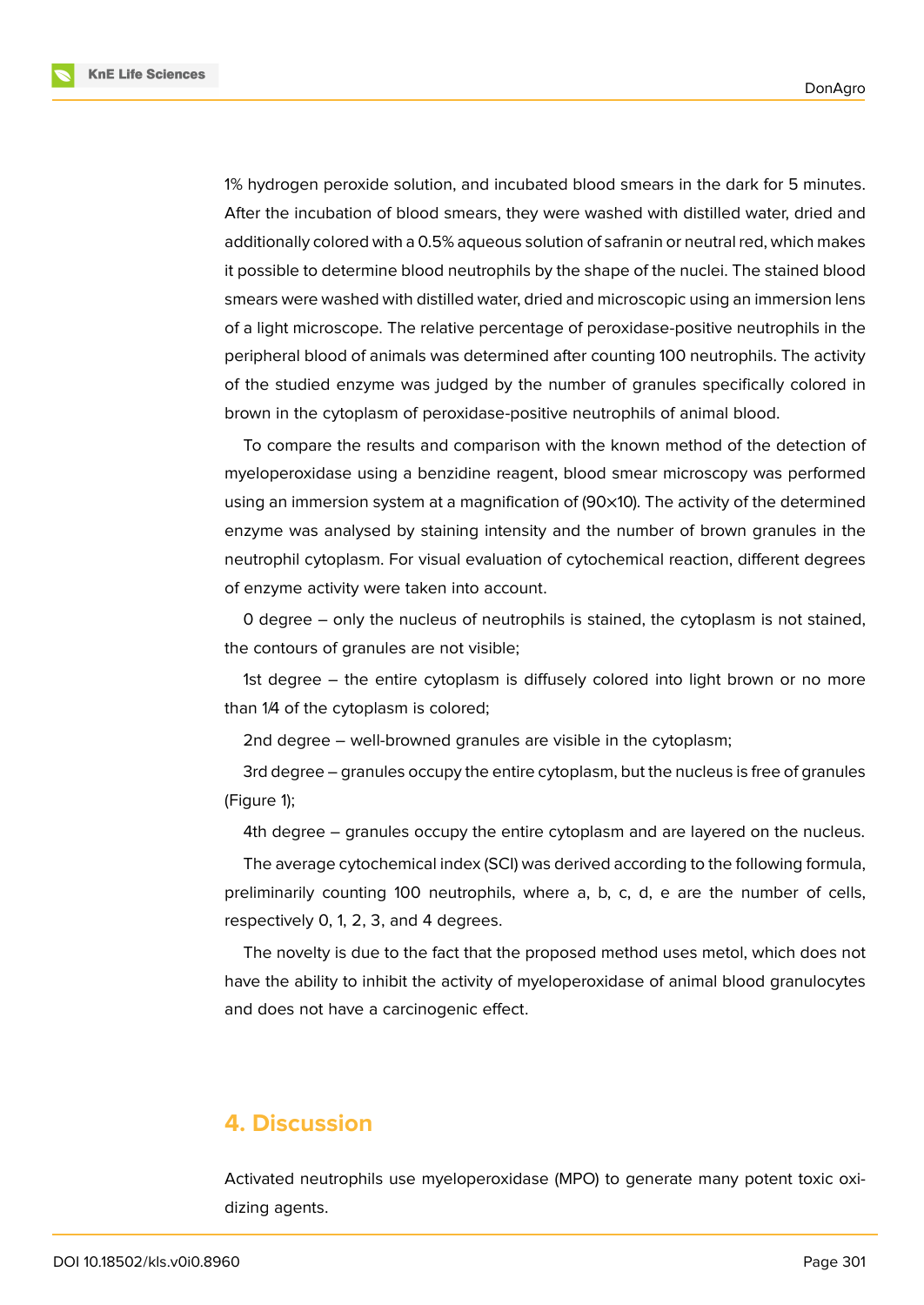

**Figure** 1: Microphotographs of activity of myeloperoxidase neutrophils of animal blood

<span id="page-4-0"></span>Benzidine ( $C_{12}H_{12}N_2$ ) is used in medical diagnostics (benzidine test, synonym for Gregersen reaction) to detect blood. Owing to the oxidation of benzidine by hydrogen peroxide due to the catalytic peroxidase activity of the blood, we observe the appearance of green or blue color in the tested samples.

During the oxidation of benzidine used in reactions, intensely colored compounds are formed, if myeloperoxidase is present in the cell, it forms a hypochlorite anion, which, being a strong oxidizing agent, oxidizes benzidine converting it to a colored compound. In cytochemical reactions, the enzyme activity is determined by the oxidation of chromogens (benzidine, o-dianisidine, and others) according to the Graham-Knoll method or its modifications.

In our research we applied an organic substance рarametaminaminophenol sulfate with the formula (C7H10NO)2SO4 which is easily oxidized and passes into a colored compound just like benzidine.

The sample size of this pilot study was small. The technique is simple and economical. Further studies are needed to test the sensitivity and specificity of the method for determining the myeloperoxidase enzyme in blood neutrophils under various pathological conditions in animals.

## **5. Conclusion**

The proposed method is an express method for cytochemical analysis of the activity of myeloperoxidase in neutrophilic granulocytes in blood smears, it allows one to determine the relative percentage of peroxidase-positive blood neutrophils and the intracellular activity of the studied enzyme, which makes it possible to assess the state of cellular microbicidal blood systems receiving participation in the formation of nonspecific resistance of the body.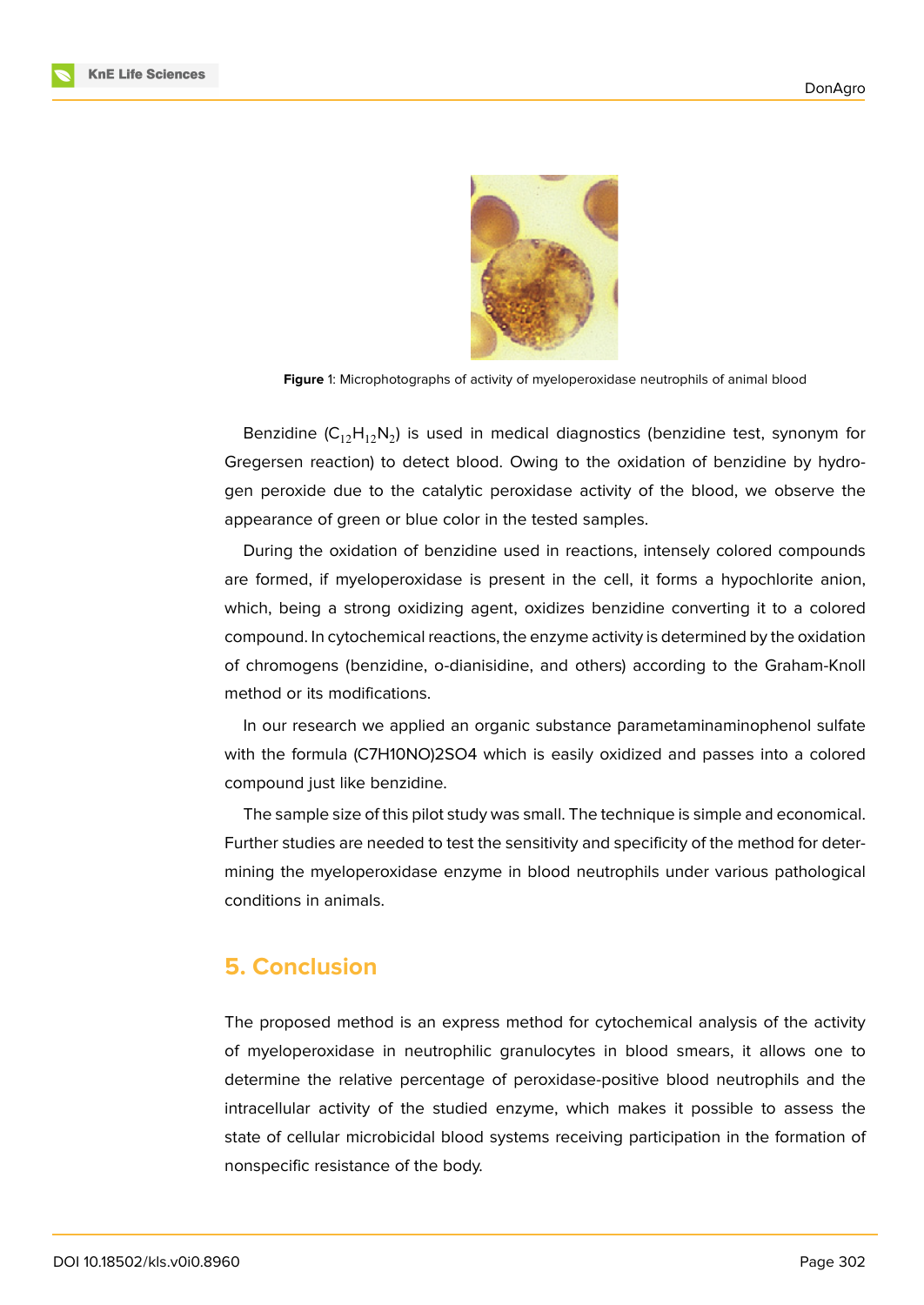

#### **Funding**

The scientific work was carried out as part of the implementation of the initiative theme at the faculty of veterinary medicine of the Federal state Autonomous Educational Institution of Higher Education of V.I. Vernadsky Crimean Federation University.

### **Acknowledgement**

The authors would like to thank their colleague for their contribution and support of the research. They are also thankful to the Academy of bioresources and environmental sciences for provision of logistics, and the university staffs for material and logistic supports, and their cooperation in completing this research.

# **Conflict of Interests**

The authors have no conflict of interest to declare.

#### **References**

- [1] Aratani, Y. (2018). Myeloperoxidase: Its Role for Host Defense, Inflammation, and Neutrophil Function. Journal Archives of Biochemistry and Biophysics vol. 64, pp. 47–52.
- [2] Mandelkorn, J., *et al*. (1980). Immunofluorescent Demonstration of Myeloperoxidase of Phi Bodies and Rods in Leukaemic Leucocytes. *Journal of Histochemistry and Cytochemistry .,* vol. 12, pp. 449–456.
- [3] Kettle, A. and Winterbourn, C. (1997). Myeloperoxidase: A Key Regulator of Neutrophil Oxidant Production *Journal.Redox Report*. vol. 3, issue 1, pp. 3–15.
- [4] Ndrepepa, G. (2019). Myeloperoxidase A Bridge Linking Inflammation and Oxidative Stress with Cardiovascular Disease. *Journal Clinica Chimica Acta*. vol. 493, pp. 36– 51.
- <span id="page-5-0"></span>[5] Schultz, J. and Kaminker, K. (1962). Myeloperoxidase of the Leucocyte of Normal Human Blood. I. Content and Localization.*Journal Archives of Biochemistry and Biophysics*, vol. 96, pp. 465–467.
- <span id="page-5-1"></span>[6] Hampton, M., Kettle, A. and Winterbourn, C. (1998). Inside the Neutrophil Phagosome: Oxidants, Myeloperoxidase, and Bacterial Killing. *Blood*. vol. 92, issue 9, pp. 3007– 3017.